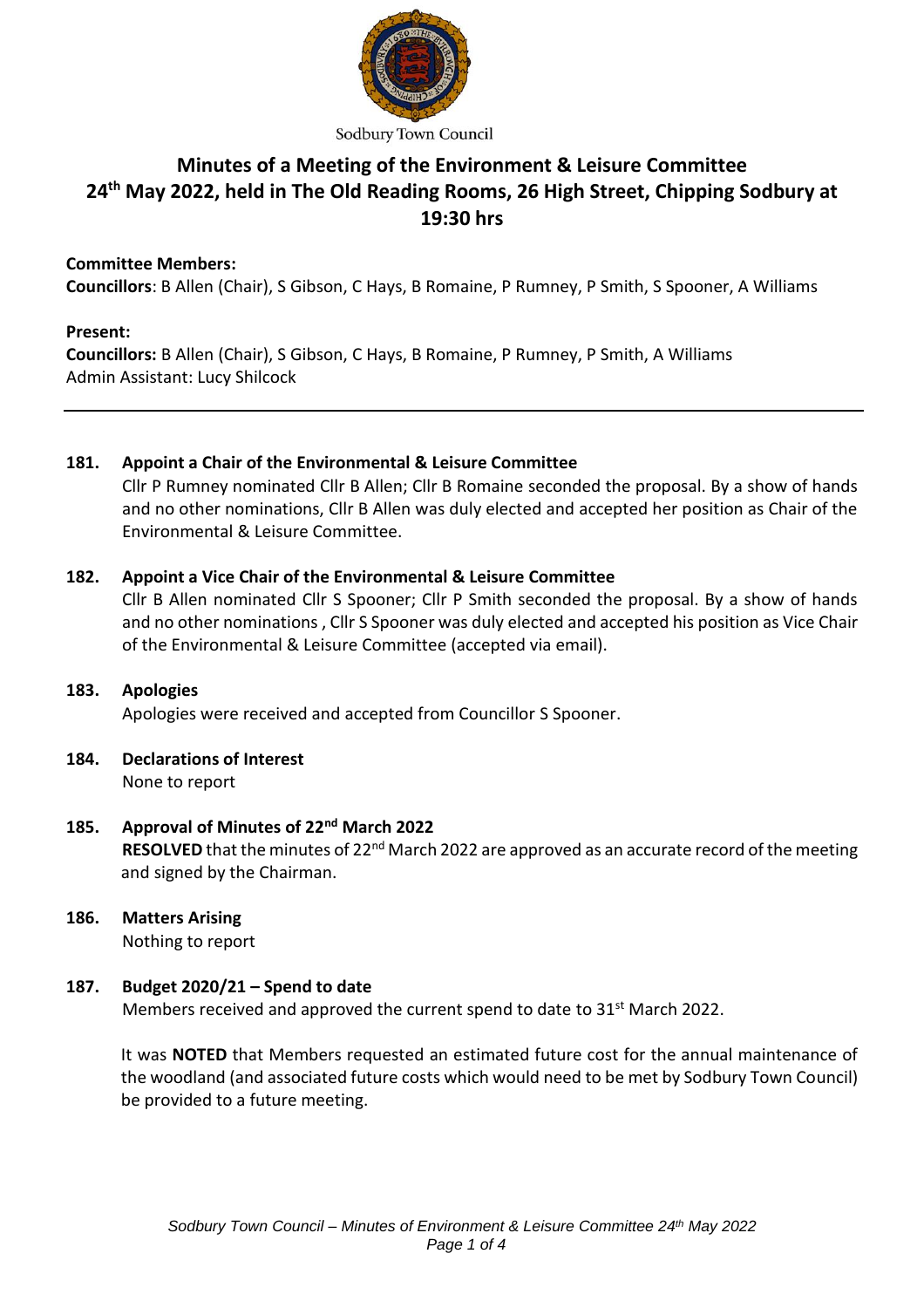

#### Sodbury Town Council

#### **188. Dog Bin Request**

The following information was received and **NOTED**:

- A request had been made for a new dog bin located by the Railway Bridge at the end of **Blanchards**
- Pictures of the 2 types of bin available and costs: Green Shoot Bin costing £416.73+VAT and Wybone Bin £599.55+VAT
- Cost to add a new dog bin to the existing contract with South Gloucestershire Council for emptying bins is an annual cost of £224.04 for once a week empty.

**RESOLVED:** Green Shoot Bin to be purchased and installed at a cost of £416.73+VAT and to be added to the SGC bin emptying contract at a cost of £224.04 per annum.

#### **189. Bins in Chipping Sodbury High Street**

The following information was **NOTED:**

- Further to previous item 159, South Gloucestershire Council have responded to advise that bigger 240 litre bins will be coming to the High Street
- The sample 240 litre bin (Derby Style) which was provided by SGC cost £500 each
- Sodbury Town Council could choose a different style of 240 litre bin but would need to cover any difference in the cost per unit. A report showing 6 styles of bin was received.

Following discussion and considerations, Members **RESOLVED** to support the use of the Derby Style bin as originally suggested by SGC.

It was further **RESOLVED** that Members would like to request that SGC involve Sodbury Town Council in the future bin rationalisation in Chipping Sodbury High Street, as members would like to contribute to the decision making around the locations of the new bigger bins.

#### **190. Summer Activities**

The following was **NOTED**:

- Athletics on The Ridings during week of  $1<sup>st</sup>$  August 2022
- Playscheme in The Old Reading Rooms during the week of  $8<sup>th</sup>$  August 2022
- Costs will be slightly more than last year due to the cost of additional training
- STC will apply to Town Lands Charity for a grant to cover the costs of providing the summer activities

#### **RESOLVED:**

- Appointment of Youth in Sodbury to provide the playscheme was approved
- Overall content of the Playscheme can be chosen by the playscheme provider as appropriate
- Rachel Spooner and assistant be appointed to provide the athletics sessions.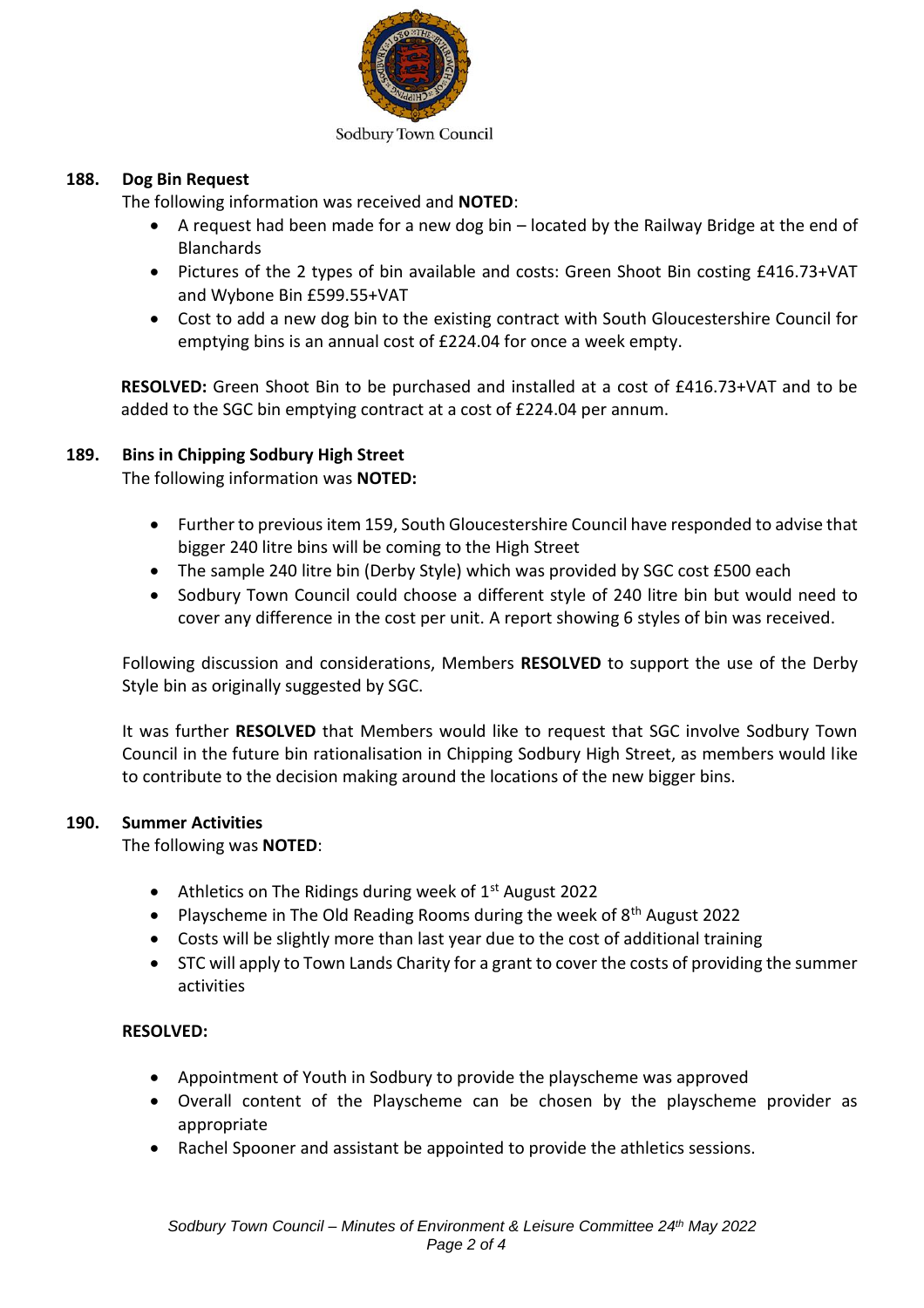

#### Sodbury Town Council

## **191. Sodbury Town Council Play Areas**

A verbal update was received and the following was **NOTED:**

- The Ridings the repair to the rocker and retrofit to the surface at the entrance remain outstanding (quotations have been requested)
- Old Sodbury Playground gate requires a return spring
- Path from Badminton Road is overgrown but will hopefully be cut by a member of the public before Village Day in June.

A discussion took place regarding the return spring on the gate at the Old Sodbury playground. **RESOLVED**: Members requested that a quotation to purchase and install the return spring be sought and reported back to this committee, either via email or at the next meeting so a decision could be made regarding next steps.

# **192. S106 – Ridings Play Area Project**

A verbal update was received and the following was **NOTED**:

- The first stage of the tender process had been undertaken and 8 tenders were received
- The tenders are being assessed and compared by our specialist consultant who will be providing a report for consideration
- Reps from Sodbury Town Council and the Town Trust are meeting on Thursday  $26<sup>th</sup>$  May to review the report and decide which of the proposals to use as the basis for a public consultation exercise in the coming weeks
- An initial outline planning application has been submitted.

# **193. Climate Working Group and Local Nature Action Plan**

The following updates were **NOTED:**

- Biodiversity Officer from SGC led a community walk around Sodbury and up to the new woodland. A number of areas for potential ecological improvement and future planting were identified which will be followed up with SWaN
- Allotment field also provides an opportunity to support positive change allotment committee is investigating a number of options for this land
- A second cross parish Local Nature Action Plan meeting took place (with Sodbury Town Council, Dodington Parish Council, Yate Town Council and Westerleigh Parish Council) . The sharing of approaches and looking for ways to work together for mutual benefit has been useful.

## **194. Old Sodbury Woodland**

Cllr Spooner, although absent, had provided an update for the meeting.

The following updates were **NOTED**:

- All planned planting has now been completed
- Focus in the coming weeks will be on maintenance a number of work days have been arranged to tackle tasks such as removing weeds and identifying trees which have failed